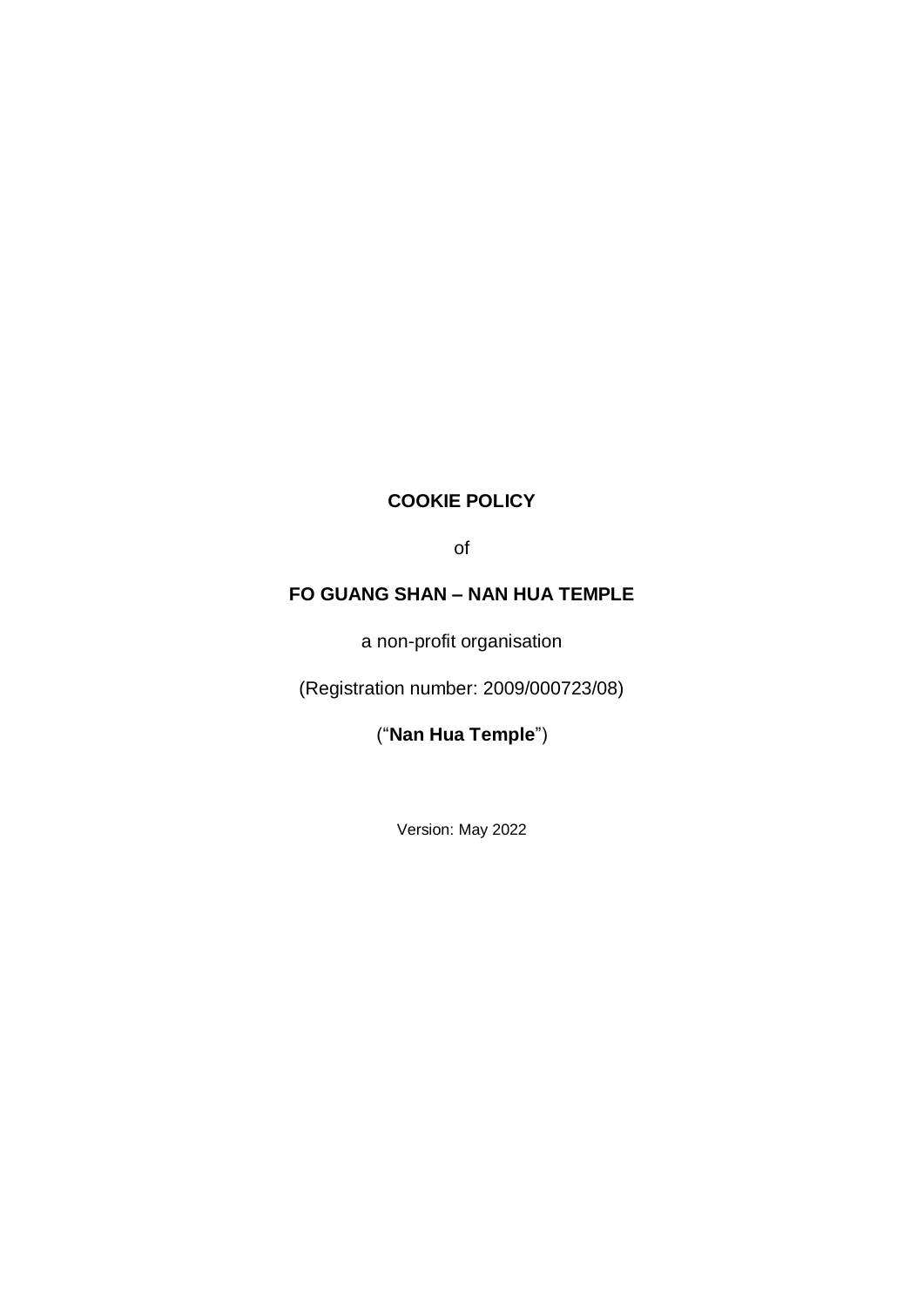#### 1. **WHAT ARE COOKIES AND WHY DO WE USE THEM?**

- 1.1. We might use cookies and other techniques such as web beacons when you visit our website. "Cookies" are small text files used by us to recognise repeat users, facilitate your on-going access to and use of our website and allow us to track your usage behaviour and compile aggregate data that will allow us to improve the functionality of our website and content. "Web beacons" are small, clear picture files used to follow your movements on our website. For example, storing your preferred settings for the next time you visit.
- 1.2. The information we collect from cookies enables us to:
	- 1.2.1. tailor our websites to your personal needs;
	- 1.2.2. remember the notifications that you have been shown, so that you are not shown them again;
	- 1.2.3. help us find information once you have logged in;
	- 1.2.4. help us link your browsing information to you and your personal information, for example, when you choose to register for a service;
	- 1.2.5. make improvements and updates to our websites based on the way you want to use them; and
	- 1.2.6. we generally do not use cookies to identify you personally.
- 1.3. The type of information collected by cookies is not used to personally identify you.

### 2. **WHAT KIND OF COOKIES DO WE USE?**

We use the following categories of cookies:

#### 2.1. **Category 1: necessary cookies**

Necessary cookies enable you to use our websites and all its features, such as enabling access to secure areas of the website. Without these cookies you may not be able to use all the features of our websites.

#### 2.2. **Category 2: performance cookies**

Performance cookies collect information about how you use our websites so we can improve them for you in future. For example, they collect information on which pages